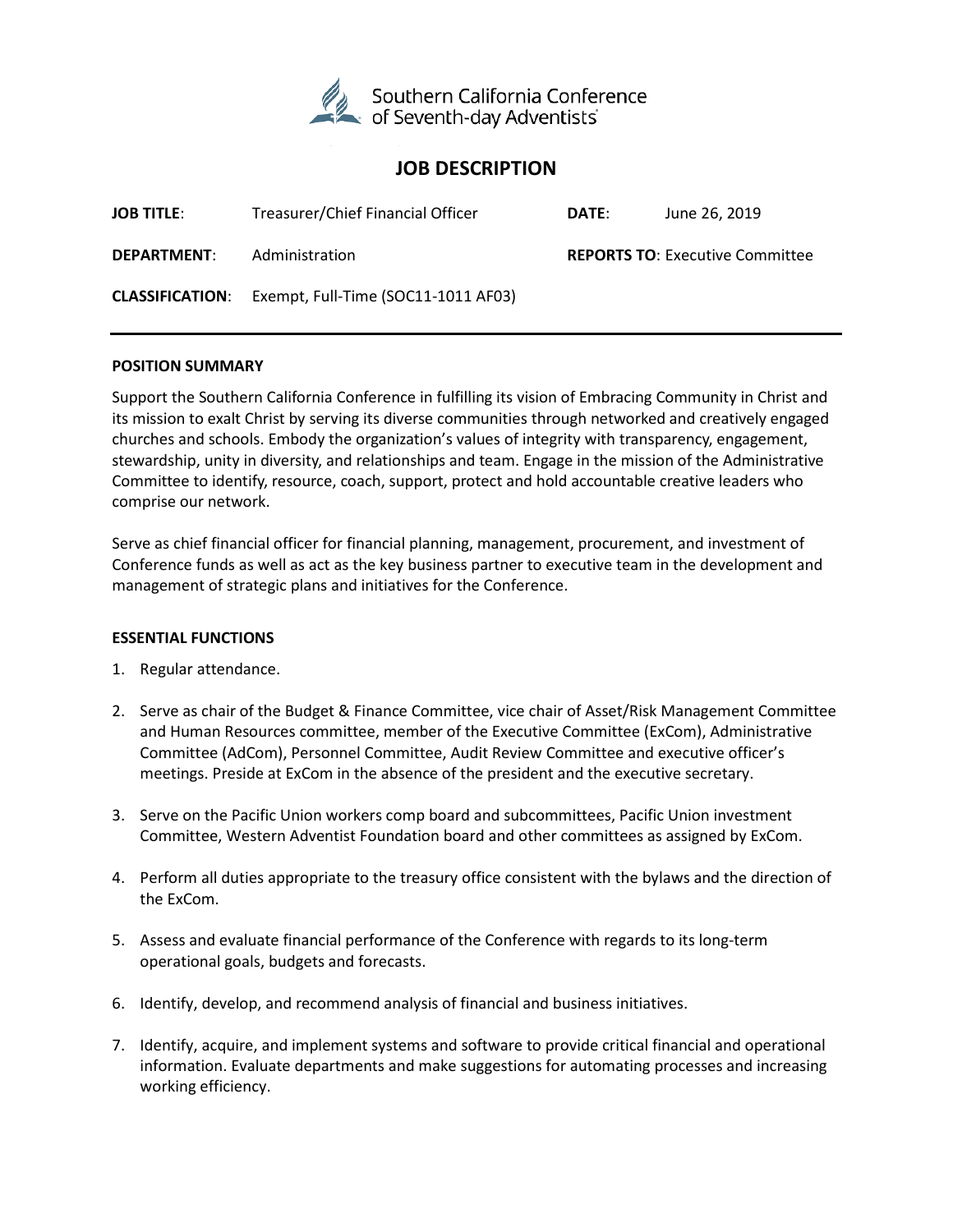- 8. Communicate, engage, and interact with ExCom, administration, departments, local entities and the community to draw on financial resources and goodwill for the benefit of the Conference.
- 9. Create and establish yearly financial objectives that align with the strategic plans.
- 10. Oversee and delegate as needed with the recruitment, interview and hiring of subordinate staff.
- 11. Provide insight and recommendations to the ExCom on investments and loans for short-term and long-range financial plans.
- 12. Review and ensure application of internal controls, compliance and financial procedures.
- 13. Prepare financial reports and ensure timeliness and accuracy of financial and management statements and reporting data for ExCom, administration, departments and external agencies as needed.
- 14. Supervise an executive assistant and the heads of departments in the Treasury division including Asset/Risk management, Planned Giving & Trust services, Auditing, Adventist Book Center, Information Technology and the areas of operations and maintenance.
- 15. Arrange for an audit of the financial records at least once each calendar year and submit an audited statement to ExCom and constituency session.
- 16. Serve as custodian and administrator for tithes and offerings submitted by the churches
- 17. Approve all banking transactions such as stocks, bonds and other negotiable papers.
- 18. Prepare and monitor the overall budget and ensures expenses are within the approved budget.
- 19. Participate with the officer group in the planning and coordination of all Conference programs, including church and company organization, ordination, and other special events.
- 20. Comply with policies and procedures of the Conference, including but not limited to those in the employee handbook, and the North American Division Working Policy.
- 21. Perform other duties as assigned.

# **REQUIRED QUALIFICATIONS**

To perform this job successfully, the individual must:

- Perform each essential duty and responsibility satisfactorily, and
- Be a member of the Seventh-day Adventist Church in good standing, and
- Possess a proven track record of effective leadership, judgment, collaboration and learning, and character above reproach, and
- Meet the requirements listed below.

# **Education anD Experience**

Undergraduate college degree in accounting or finance from a recognized institution is required and a master's degree in a related field is desired. A minimum of ten (10) years of denominational, administrative and leadership experience in accounting and finance is required.